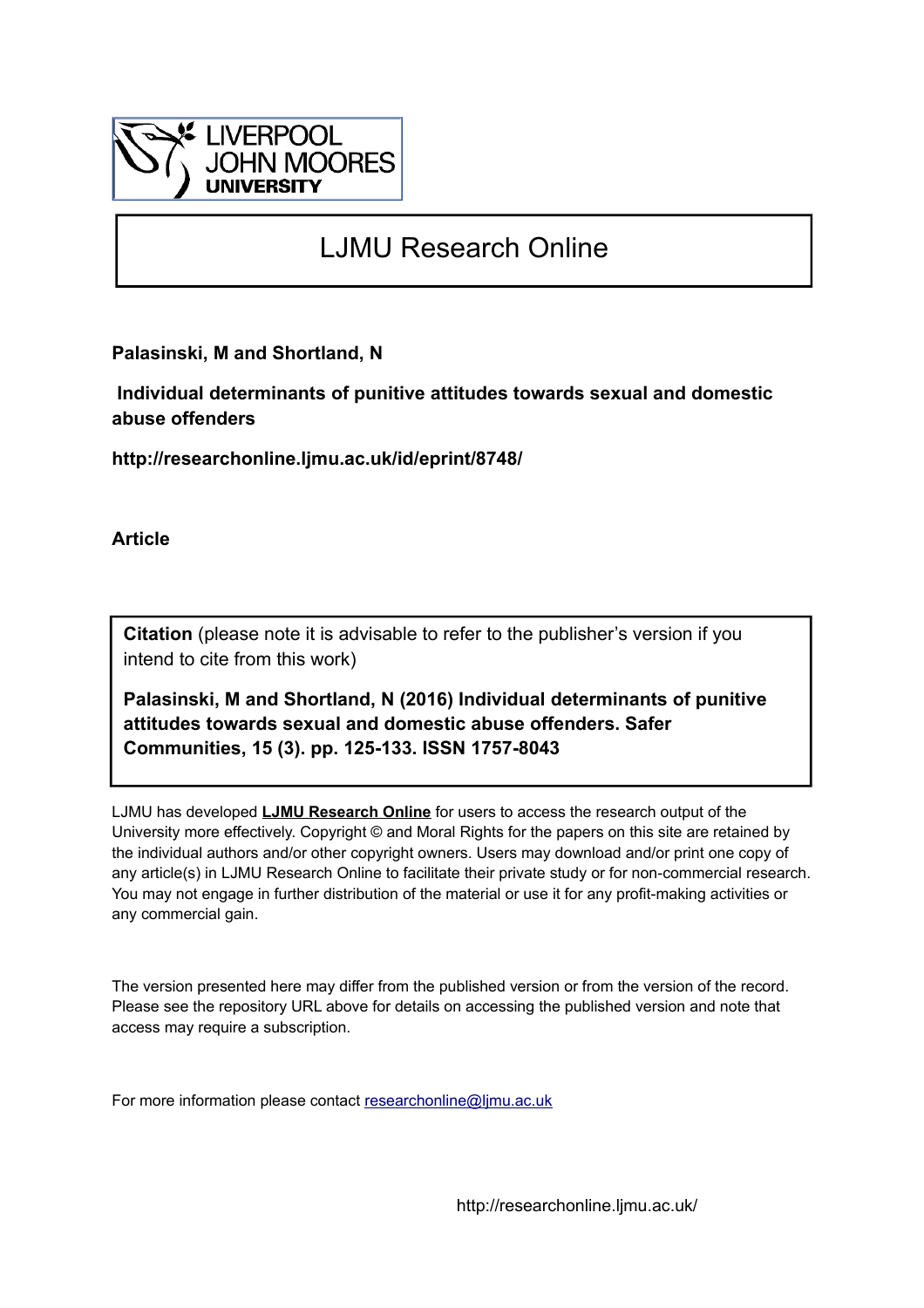Individual determinants of punitive attitudes towards sexual and domestic abuse offenders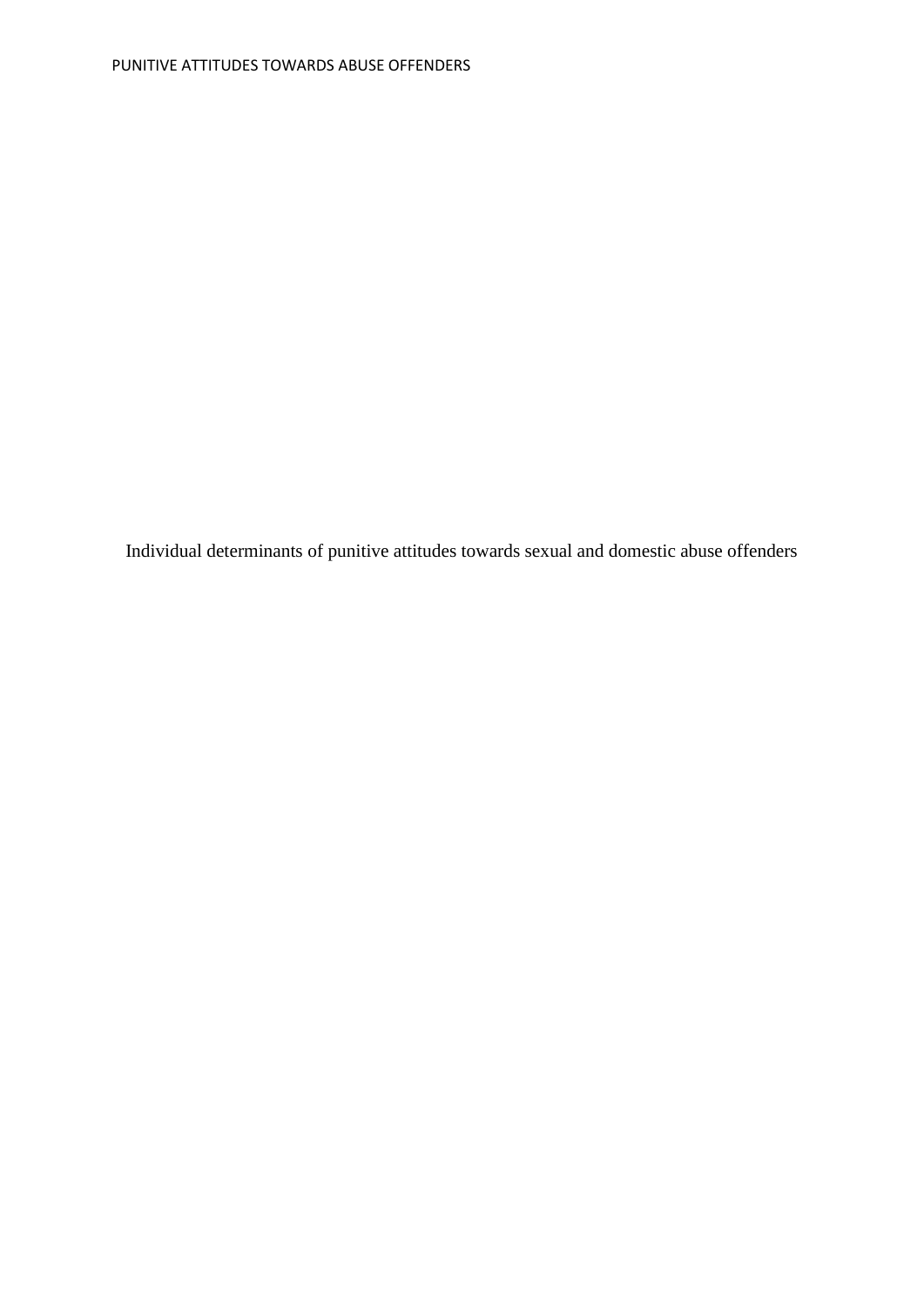#### Abstract

**Purpose** –individual factors predicting punitive attitudes toward sexual and domestic offences and offenders have received little attention, which this paper aims to address. **Design/methodology/approach** - in *Study 1*, 137 participants completed a 25-item online questionnaire exploring individual factors hypothesised to predict punitive attitudes towards four sexual crimes: rape, paedophilia, incest and bestiality. In *Study 2,* 100 participants completed a similar questionnaire exploring individual factors hypothesized to predict punitive attitudes towards male and female emotional, physical and sexual abusers. **Findings -** the standard multiple regression models of *Study 1* found that *Age* (i.e., being older)*, Belief in a Just World* and *Gender* (i.e., being female) were predictors of harsher punitive attitudes. The models of *Study 2* found that the low score on the *Social Dominance* 

scale was the most common predictor.

**Research limitations -** this survey-based project presents a nuanced picture that could be complemented by the inclusion of a wider range of more complex factors and follow-on qualitative studies.

**Practical implications** – the key message from this study is to inform the public on the role of personality factors in developing punitive attitudes.

**Social implications –** it is vital to increase the legislators' and the people' awareness of the factors shaping the public impressions of criminal justice processes and evidence-based treatment effectiveness.

**Originality/value -** this relatively modest article offers insight of personality factors into people's punitive attitudes shaping actual legislation.

**Keywords**: attitudes; domestic abuse; perception of crime; sexual abuse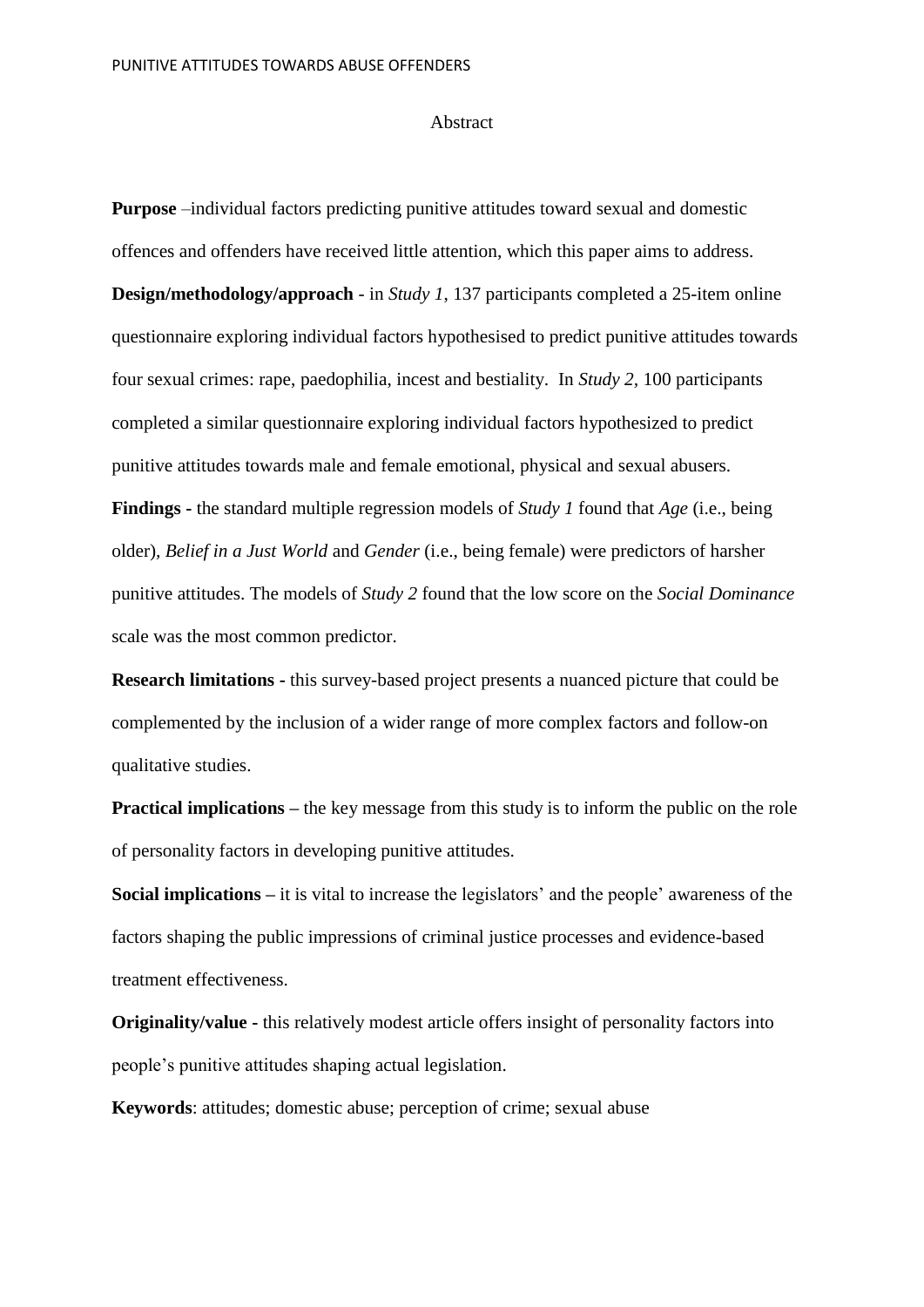Individual determinants of punitive attitudes towards sexual and domestic abuse offenders

Punitive attitudes held by members of the British public have played a significant role in creating and guiding penal policies and practices in the legal system (Chung, O'Leary & Hand 2006; Shackley, Weiner, Day, & Willis, 2014). These punitive attitudes are also reflected in governmental spending and have given rise to the so-called 'penal populism' (Pratt, 2006), leading to the country's worst prison overcrowding crisis since 2008 (Leftly, 2014). In other words, the public attitudes concerning offenders shape and tone crime prevention policies, and it seems that the desire for retribution is the main stimulus reinforcing punitive attitudes towards sentencing, leading to a criticism of the justice system (Gerber & Jackson, 2013). This punitive, rather than rehabilitative, method of dealing with offenders lies behind attitudes held by the public which are often shaped by the lack of readily available information on effective long-term treatment of offenders and the exposure to the tabloid mass media advocating a punitive stance. This emphasis on punitiveness has also given rise to concerns about potentially facilitating re-offending (Hough & Kirby, 2013; Matthews, 2005).

Although there is some literature on what factors might lie behind punitive attitudes in general showing, for example, that individuals in support of dispositional attribution tend to be more punitive in their response to crime over individuals who support situational attribution (Cochran, Boots & Heide, 2003), related personality factors have received little attention with regard to specific sexual and domestic offences (Harper & Hogue, 2015). Taking this into account, and given that sex offender groups tend to be higher in neuroticism and lower in extraversion and conscientiousness (Dennison, Stough, & Birgden, 2001), for example, this paper, then, addresses this gap. Also, negative public attitudes toward sex offenders greatly hinder their treatment and integration with the society, potentially facilitating re-offending (Liu, 2014). The exploration of factors behind them, therefore, might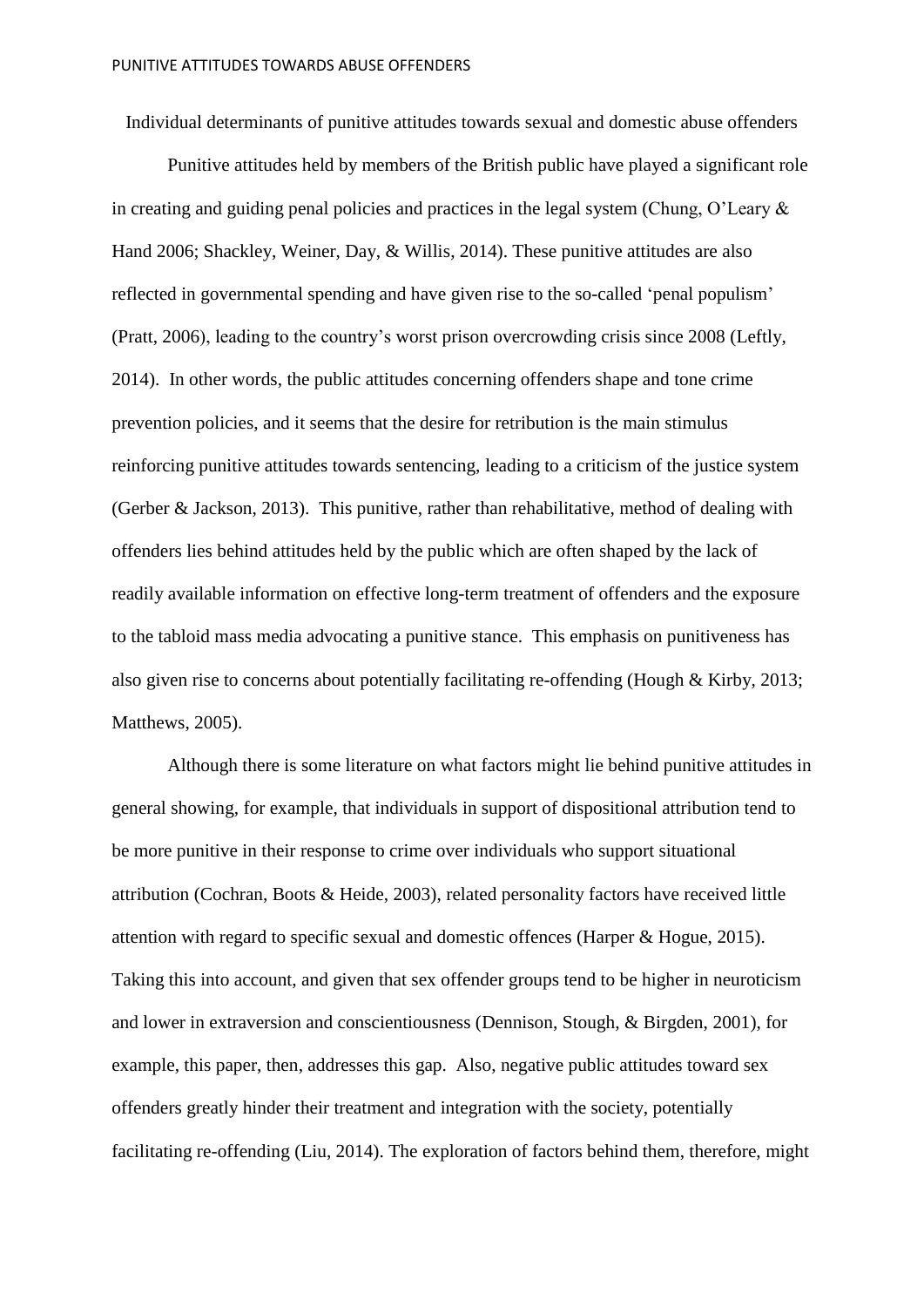facilitate their better understanding and potentially inform the measures aimed at adjusting existing policies to the recommendations made by professionals interested in long-term effective treatment programs rather than by sensationalist media that overwhelmingly tend to demonise offenders (Malinen, Willis, & Johnston, 2014).

#### **Study 1**

In *Study 1*, we explore what factors predict punitive attitudes towards some of the most controversial and underreported crimes – sexual offences: rape, paedophilia, incest and bestiality. In previous studies, female adults reported significantly more negative attitudes towards rape than males (Holcomb, Holcomb, Sondag, & Williams, 1991), which is probably down to the majority of rape victims being predominantly female. Figures suggest that around 3% of males between the age of 16 and 59 fall victim to sexual assault in comparison to one in every five females (Burn-Murdoch, 2013). It is also argued that due to the emotionally charged nature of such an offence, women tend to be more emotive in their feeling towards punishment than men (Edwards, 2001; Gault & Sabini, 2000).

Not surprisingly, perhaps, existing research has also long concluded that individuals who molest children receive longer sentences in contrast to rapists and other violent offenders (Mancini & Mears, 2010). Arguably, victimisation from family members accounts for the majority of sexual victimisation against children, which is further exacerbated by the culture of 'shameful silence' and under-reporting (Roberts, 2003). The data on incest, however, is quite scarce, with intra-family abuse being ignored (Roger & Levesque, 2000). It has already been suggested, for example, that incest tends to stem from family dysfunction rather than from males abusing their power (Jackson & Sandberg, 1985; Heath, Donnan & Halpin, 1990). With reference to incest being regarded as somewhat less severe than other sexual offences, public support for rehabilitation appears to be more popular (Brown, 1999). However, challenging this view is the idea that regardless of the crime, the public tend to favour lengthy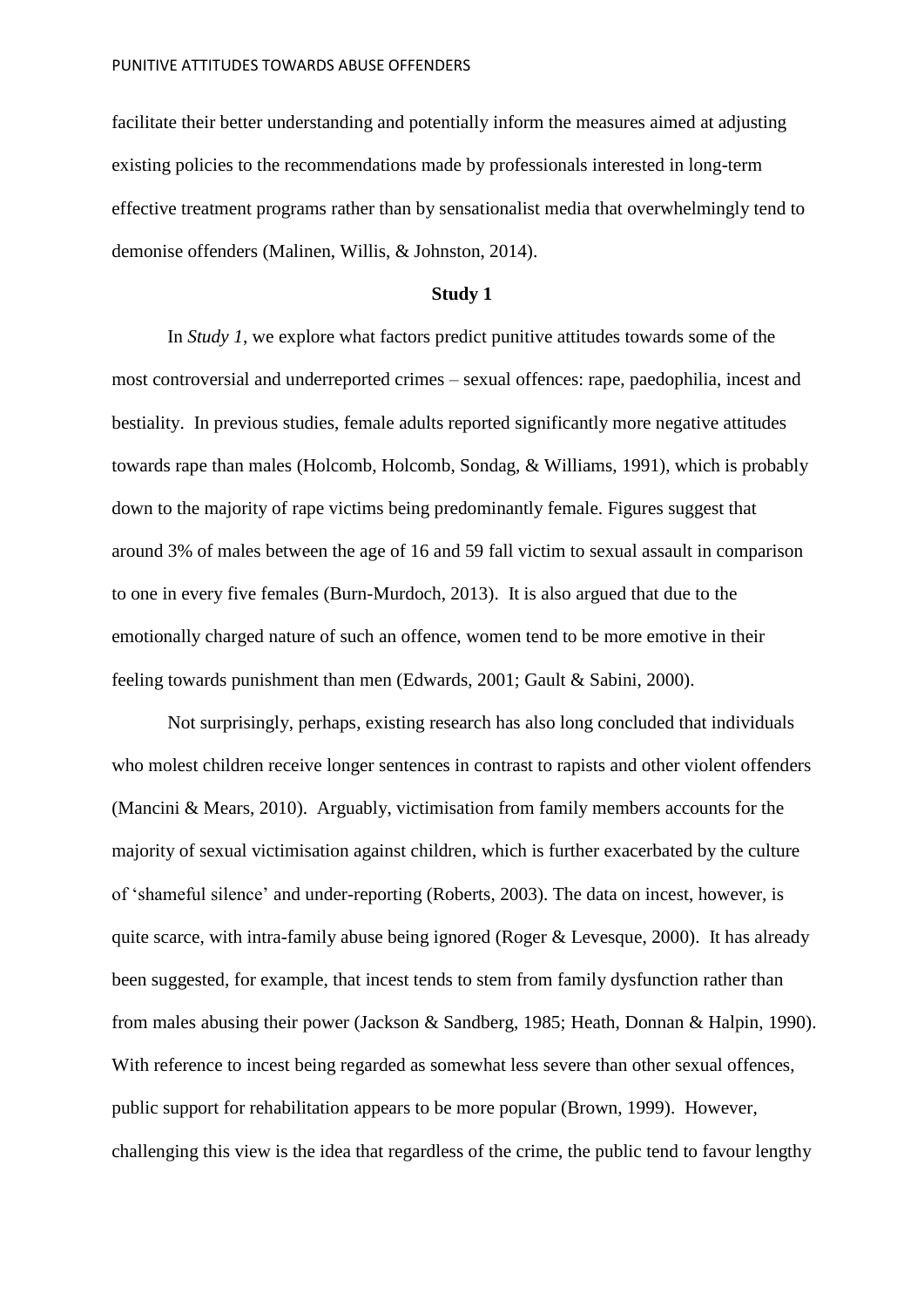prison sentences over any other method of 'treatment' (Zimmerman, Alystyne & Dunn, 1988), suggesting that the public are generally punitive, rather than rehabilitative. Although data on public attitudes towards incestual and zoophilic offenders is largely missing, some campaigners claim that the legislation surrounding this taboo subject is not harsh enough (Peakman, 2013). Interestingly, despite bestiality contradicting the conventionally accepted standards of sexual behaviour and violating animal rights, there is some data suggesting that bestiality can be viewed similarly to masturbation, and less harshly if the zoophilic is single.

#### **Predictor factors**

To date, studies have not systematically explored the relationship between the age of the individual and their perspectives on punitive punishments for sexual offenders (Brannon, Levenson, Fortney & Baker, 2007), focusing instead on demographic characteristics. Although Payne, Gainey, Triplett and Danner (2004) found strong correlations between punitive attitudes in relation to older participants and men, they argue that demographic characteristics are unreliable predictors of correctional attitudes. Whilst some researchers argue that older age is associated with an increase in punitiveness (Gerber & Engelhardt-Greer, 1996; Indermaur & Roberts, 2005), others suggest that the relationship is inconclusive (Kury & Ferdinand, 1999). Given the more recent findings (Indermaur & Roberts, 2005), however, it is hypothesised that *Age* is a good predictor of punitive attitudes towards sexual offenders, with the elder population being more punitive than the younger.

## **Gender**

It seems that women demonstrate more negative attitudes to sexual offenders on both affective and behavioral measures compared with men (Willis, Malinen, & Johnston, 2013). However, men appear to be more supportive of punishment over treatment than women (Whitehead & Blankenship, 2000; Kury & Ferdinand, 1999). Relatedly, Gelb (2011) found higher levels of general punitiveness in male (and older) participants.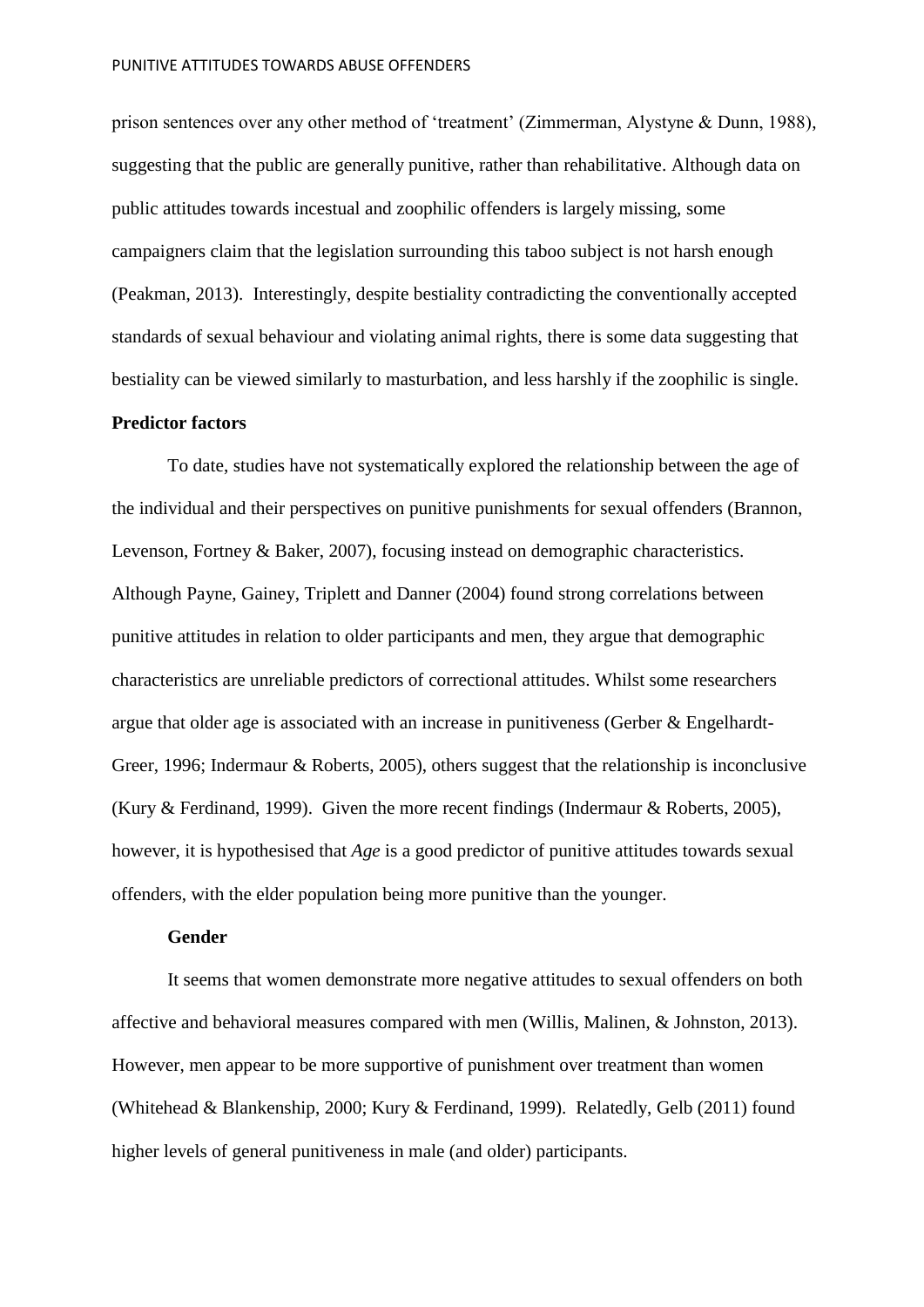# **Right Wing Authoritarianism**

Early research suggested that right wing authoritarianism was a generally reliable predictor of the public's punitive attitudes (Altemeyer, 1988). Later studies found that rightwing authoritarian men were less punitive towards physical or sexual assault of women (Benjamin, 2006) and less punitive in their general attitudes, possibly due to their 'traditional' view on gender roles (Whitley, 1999). However, more recent studies did not confirm that (McKee & Feather, 2008). Given this ambiguity, it was hypothesised that with the exception of rape, right wing authoritarian men would be more punitive in their attitudes towards sexual offenders than women.

# **Belief in a Just World**

The established connection between between the support for government institutions and belief in a just world (Rubin & Peplau, 1975) is not new. It also appears that in English speaking countries the punitive responses of the criminal justice system are increasing (Allen, Komy, Lovbakke & Roy, 2005), and the idea of just is closely linked up with punitiveness (Tyler & Boeckmann, 1997), giving rise to the hypothesis that individuals scoring highly on the *Belief in a Just World* scale will be more punitive in their attitudes towards sexual offenders.

## **Mortality Salience**

Previous research has found that making individuals aware of their mortality creates the need for them to maintain and defend their subjective cultural worldviews (Lieberman, Arndt, Personius, & Cook, 2001). As a result, mortality salient participants typically strive to uphold legal sanctions and also tend to react negatively to those who promote alternative worldview beliefs (Arndt, Lieberman, Cook and Solomon, 2005). An individual's awareness of their own mortality was also found to activate their political attitudes (Burke, Kosloff & Landau, 2013) and to make them regard crime as a threat to their worldview beliefs (Koski &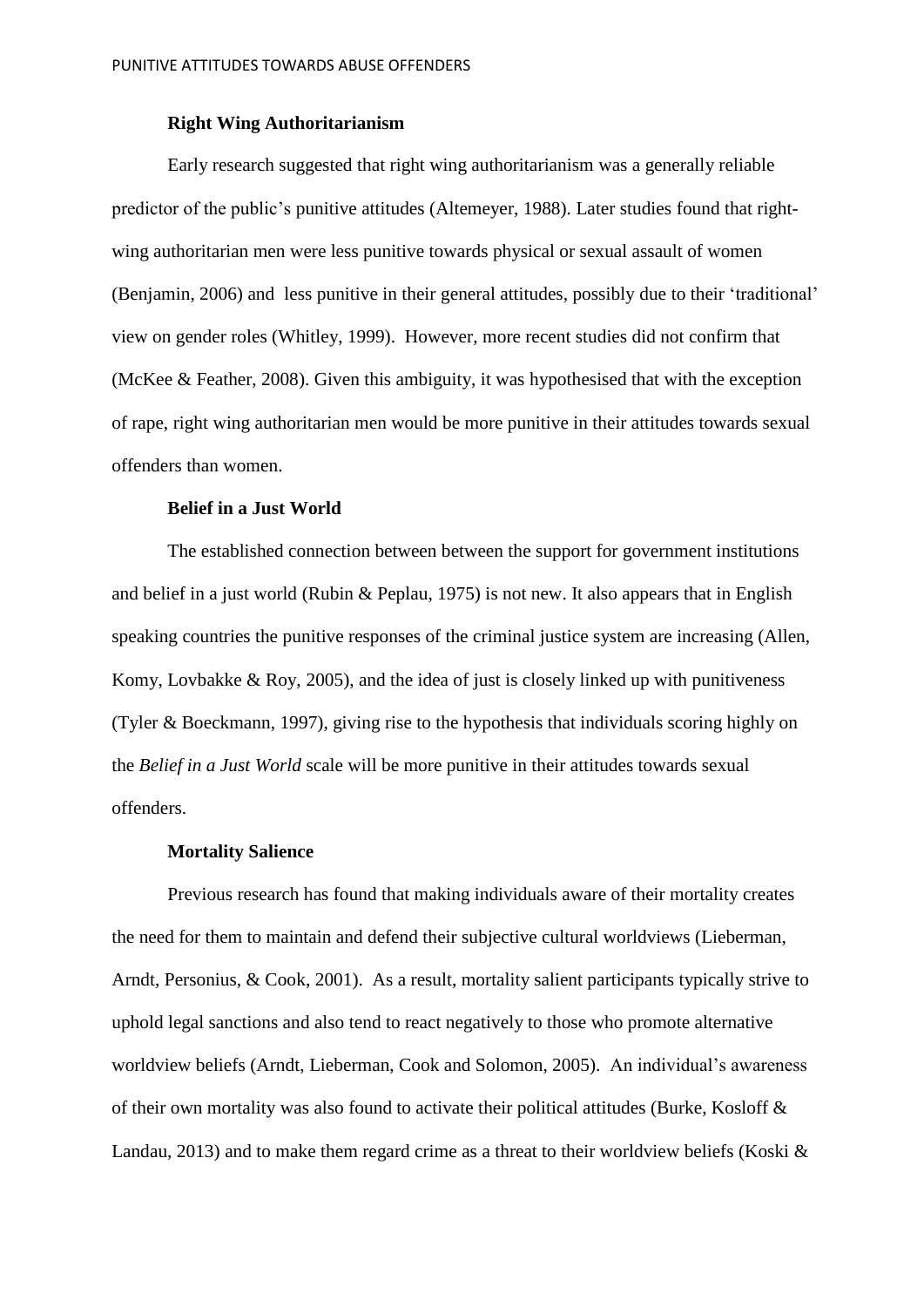Clinkinbeard, 2008), giving rise to the hypothesis that mortality salient individuals will be more punitive towards sexual offences than individuals who are not.

## **Religiosity**

Despite the move towards modernity and secularism, religion is still seen to be a salient feature shaping punitive attitudes (Baumer & Martin, 2013). Christianity has been understood to play a substantial role in predicting individual support for corporal punishment and punitive criminal justice policies (Grasmick, Bursik & Kimpel, 1991; Grasmick, Morgan & Kennedy, 1992; Grasmick & McGill, 1994). It also appears that Christians have more correctional attitudes than individuals who are less associated with religion (Applegate, Cullen, & Fisher, 2000; Unnever, Cullen &Applegate, 2005). This is in line with the finding that individuals who are active church-goers tend to be more punitive. Drawing on the link between fundamentalism and dispositional attribution (Grasmick & McGill, 1994), it was hypothesized, then, that participants scoring higher on the religiosity scale would be more punitive in their attitudes towards sexual offenders.

# **Methodology**

A standard multiple regression correlational design was adopted. The outcome variable, Punitive Attitudes, was split into four different types of sexual offence - *Rape, Incest, Paedophilia* and *Bestiality* (All measured on a scale of 1-7, where the higher scores indicated more punitive attitudes), which were hypothesised to be predicted by six independent variables. An opportunity sample was employed where 137 participants (71 Females; 66 Males) of various backgrounds aged 18+ (*M*=30.5; *SD*=13.6) completed an online questionnaire. Data was collected through the Internet using various social media platforms, such as Facebook and Twitter and also via email.

Questionnaires covered predictor factors using the 1-7 Likert-type scales: *Belief in a Just World* (α=.796), *Mortality Salience* (α=.755), and *Right Wing Authoritarianism* (α=.853).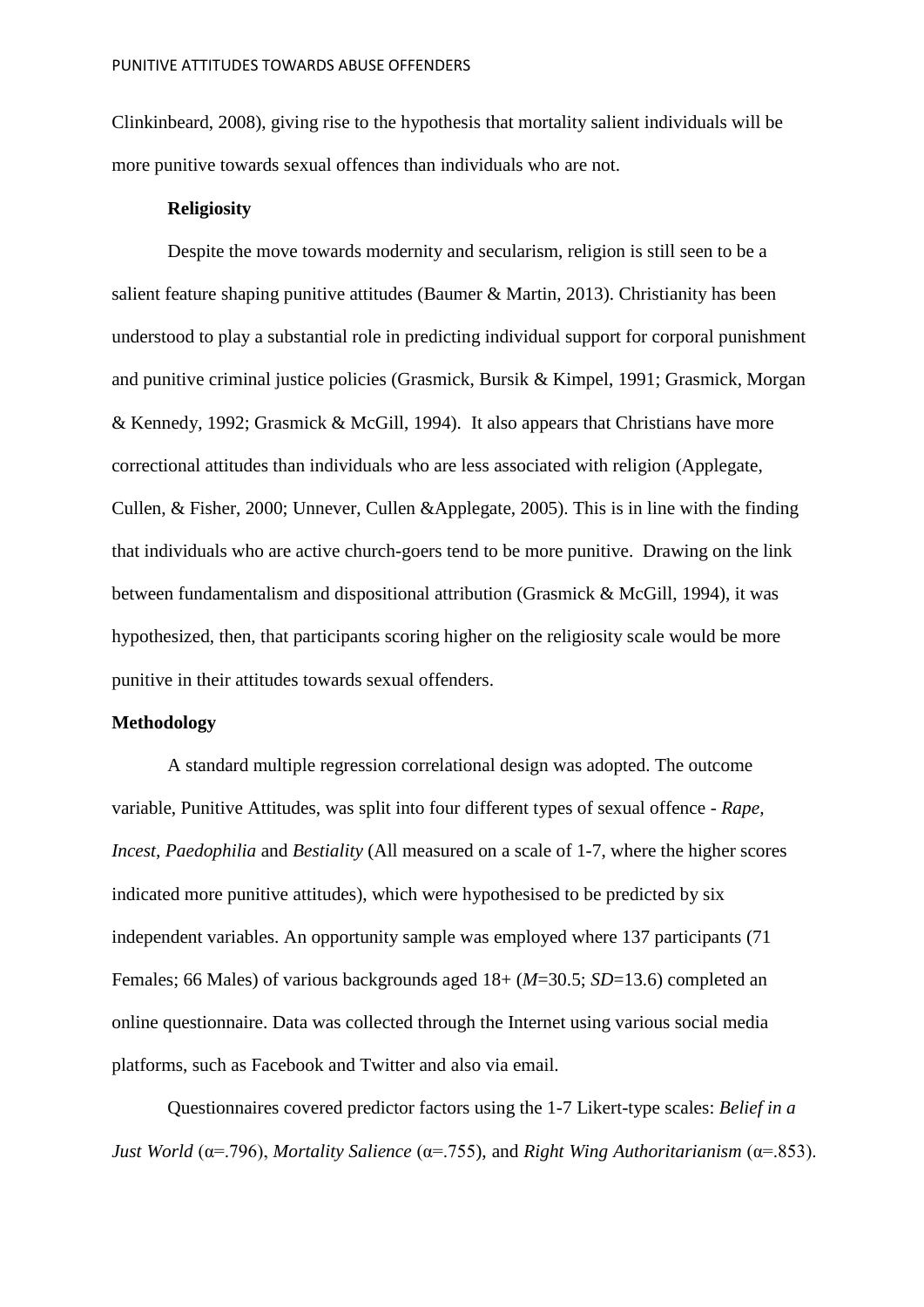Whereas *Belief in a Just World* and *Right Wing Authoritarianism* were pre-validated scales, *Mortality Salience* was formulated and tailored specifically to this study. The other predictor variables included; *Gender*, (Measured on 3 levels; 1=Male, 2=Female and 3=Transgender), *Age* (Numeric Value) and *Religiosity* (our pilot study found that including an additional itembased religiosity scale resulted in low survey completions, possibly due to the length – that a simple item was used - *how religious are you* 1 -7).

# **Results**

# **Rape**

The total variance explained by the model as a whole was  $9\%$ ;  $F(6,137)=2.203$ ,  $p=0.047$ ,  $R^2=0.092$ . Only one predictor variable, (older) *Age*, was a statistically significant (*β*=.221, *p*= .025) predictor of *Punitive Attitudes towards Rape*.

# **Pedophilia**

The total variance explained by the model as a whole was  $7\%$ ,  $F(6,137)=1.702$ ,

 $p=125$ ,  $R^2=073$ . Only one control measure, *Gender*, was a statistically significant ( $\beta$ = .193, *p*= .027) predictor of *Punitive Attitudes towards Pedophilia, with men being more punitive than women*.

# **Incest**

The total variance explained by the model as a whole was 5%, *F* (6,137)=1.244,

 $p = 0.288$ ,  $R^2 = 0.064$ . However, the model itself was not statistically significant.

# **Bestiality**

The total variance explained by the model as a whole was 9%, *F*(6,137)=2.107, *p*=.057,  $R^2$ =.089. Only one control measure, *Belief in a Just World* ( $\beta$ = .292, *p*= .002) was a positive predictor of *Punitive Attitudes towards Bestiality*.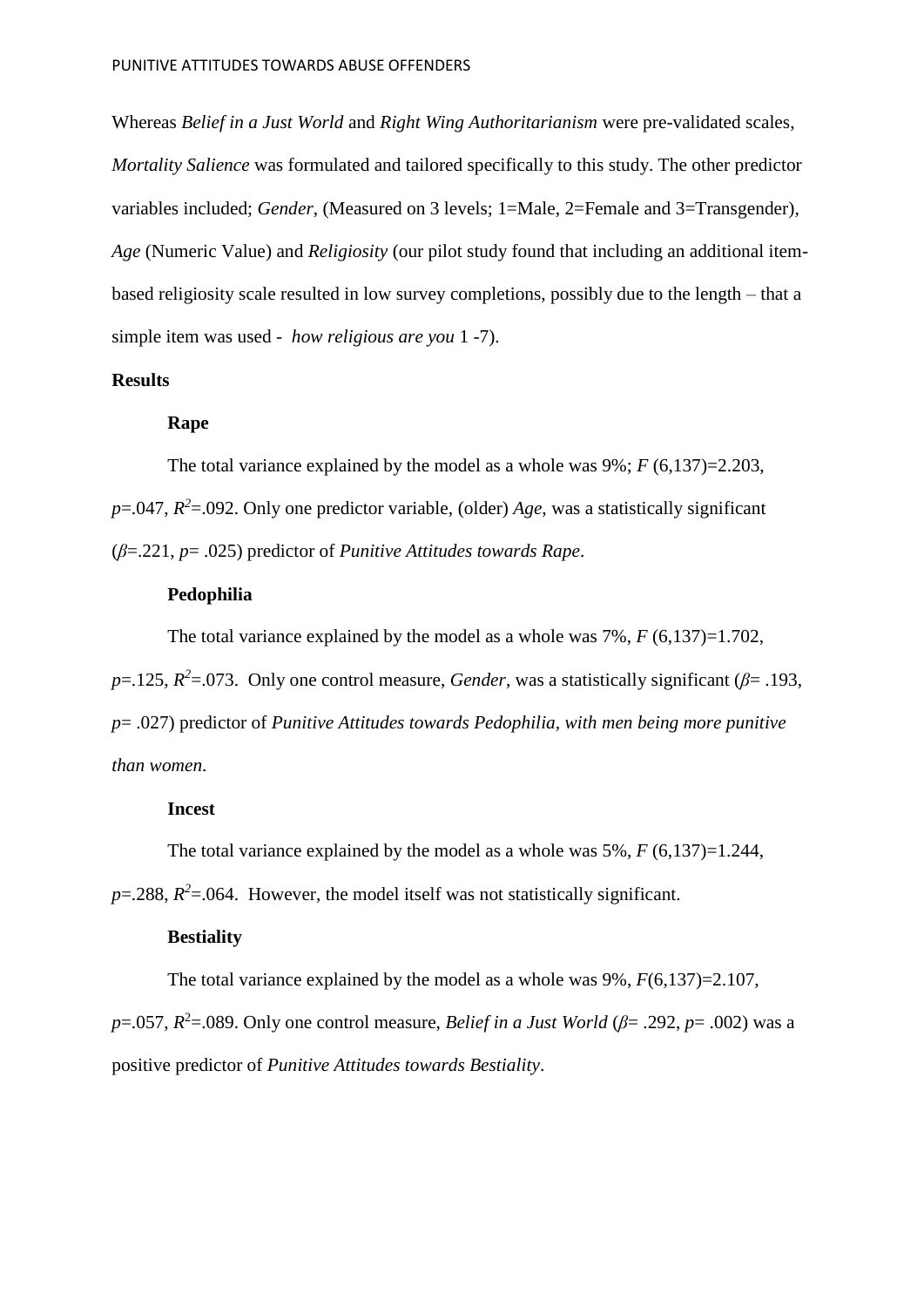#### **Study 2**

Taking the findings of *Study 1* into account, *Study 2* is focused on exploring the factors shaping people's perception about laws around a related, very common but much less outcry-evoking type of offending – domestic abuse**.** Across the world, domestic abuse is on the rise (Engel, 2014; Reddy et al, 1997) and in general communities agree that it is an offence. Pavlou and Knowles (2001), for example, asked participants to report the level of punishment suitable for a number of male to female domestic abuse scenarios, showing that most respondents agreed that the offender should receive a punishment of some sort, with 27% saying he should go to jail and 34% suggesting community service or a fine. That said, there was no overall consensus on the deserved punishment. Most related research has focused on perception of male perpetrators of domestic abuse (Smith, 2011), predictors of recidivism among them (2004) or the role of alcohol (McMurran & Gilchrist, 2008), and responses (Part, 2006), largely ignoring individual factors that may shape attitudes to domestic abuse, which *Study 2* aims to address.

# **Methodology**

Like in *Study 1*, a standard multiple regression correlational design was adopted, but this time it was used to assess the predictability of each factor towards punitive attitudes towards emotional and physical domestic abuse by men and women. As the roles of *Age* and *Mortality Salience* were not very clear in *Study 1*, it was decided that including a measure that appears to be more related to hierarchy-based gender roles*, Social Dominance* (Sidanius & Pratto, 1999) would be more appropriate. As Social Dominance was found to reduce concern for human victims (McFarland, 2005), it was hypothesised that its high scorers would be less punitive than low scorers. The other predictor factors (i.e., *Gender, Religiosity, Right-wing Authoritarianism,* and *Belief in a Just World*) were kept. Four models were run, the four outcome variables being *Support for Harsher Punishments for Men/Women*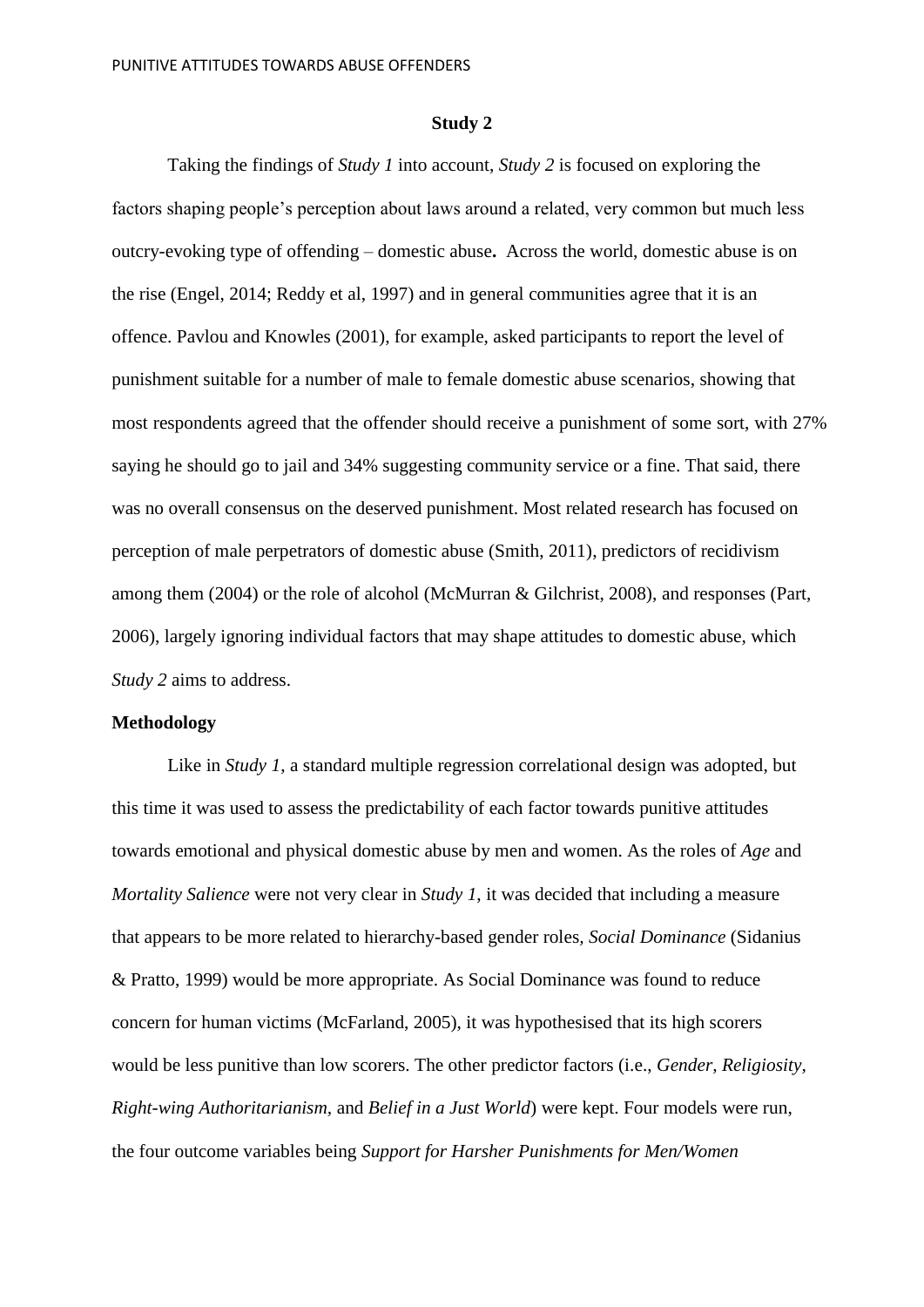*Emotionally/Physically Abusing (their partner) Women/Men* (1- none; 7 complete)*.* Similarly to *Study 1,* an online questionnaire was used by 100 participants (72 Females; 27 Males) of various backgrounds aged 18+ (*M*=28.2; *SD*=11.06).

# **Results**

## **Male emotionally abusing female**

The total variance explained by the model as whole was 14%, *F*(6,93)=2.52, *p*=.05,  $R<sup>2</sup>=.14$  and the factor making the strongest unique contribution to explaining the dependent variable was *Social Dominance* (*β*= -.226, *p*=.05).

# **Male physically abusing female**

The total variance explained by the model as a whole was 14.3%, *F*(6,93)= 2.59, *p*=.05, *R*²=.143 and the factor making the strongest unique contribution to explaining the dependent variable was *Gender* (i.e., being male; *β*= -.250, *p*=05). The factor making the second strongest unique contribution was *Social Dominance* (β= -.235, *p*=.05).

# **Female emotionally abusing male**

The total variance explained by the model was  $6\%$ ,  $F(6,93)=2.87$ ,  $p=013$ ,  $R<sup>2</sup>=0.060$ and the factor making the strongest unique contribution to explaining the dependent variable was *Social Dominance* (*β*= -.228, *p*=027).

# **Female physically abusing male**

The prediction model was not statistically significant,  $F(6,93)=0.98$ ,  $p=.06$ .

#### **Discussion**

The emergent data picture from *Study 1* was not as clear and conclusive as first anticipated, implying the need for a follow-up study, taking into account more variables and a more diverse population sample. Although significant relationships were found between; *Gender* and *Punitive Attitudes* towards *Paedophilia*, *Age* and *Punitive Attitudes* towards *Rape,* and *Belief in a Just World* and *Punitive Attitudes* towards *Rape and Bestiality*, results found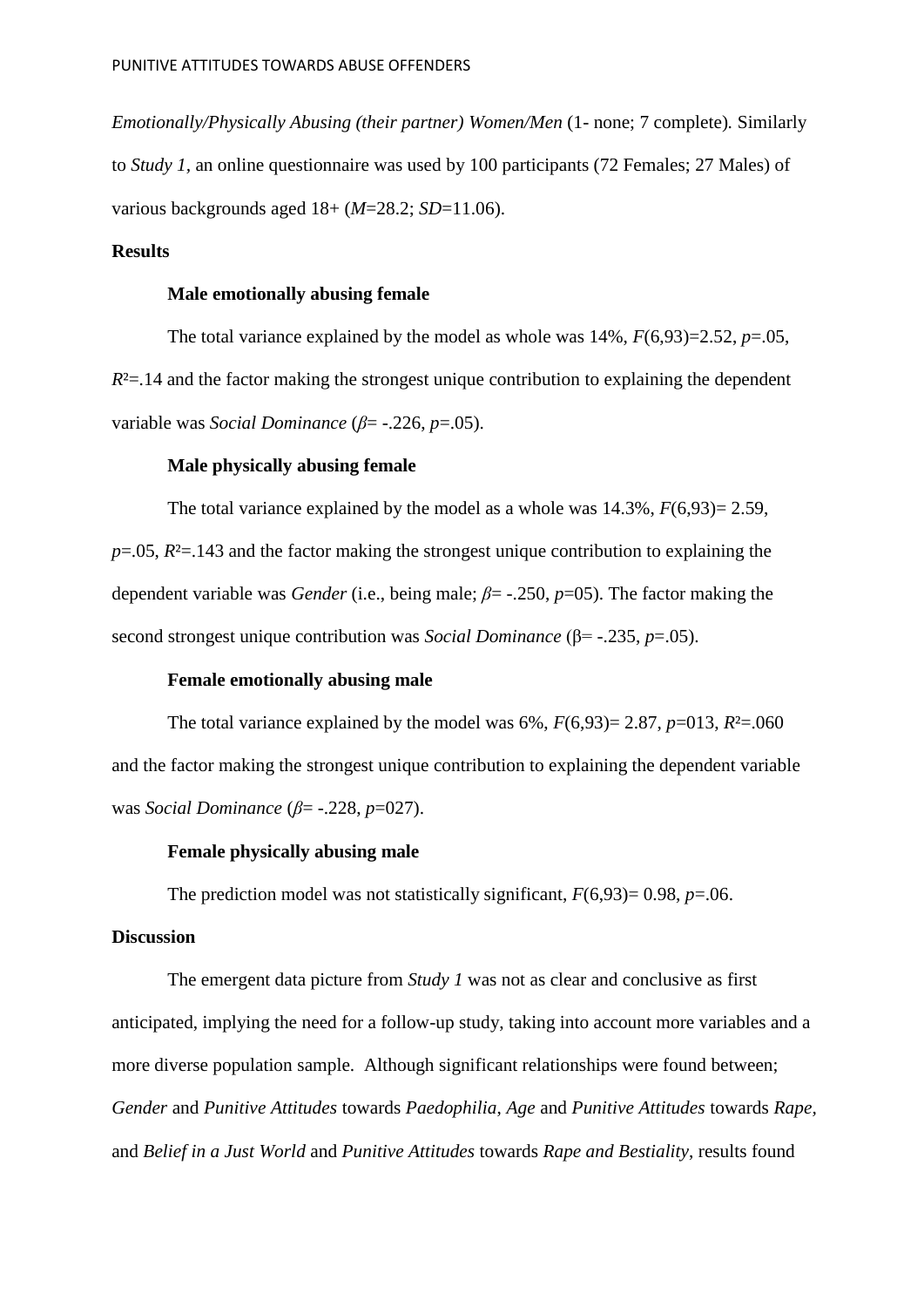that *Right Wing Authoritarianism*, *Mortality Salience* and *Religiosity* were not significant predictors.

The results of *Study 1* compliment the findings of Applegate *et al* (2002) who found women to be far less punitive (but more rehabilitative) in their attitudes as opposed to men, which is likely due to men demonstrating punitive behaviour than women (Holbrook, White & Hutt, 1995). The results are also in line with existing research showing that older members of the public are more punitive in their responses to criminals, in particular sex offenders (Wood & Tendayi Viki, 2004). They also tie in with much earlier findings (Rubin & Peplau, 1975; Tyler & Boeckmann, 1997) suggesting a strong link between *Belief in a Just World* and support of harsher punitive policies. Attitudes of the public towards sex offenders have a number of potentially important consequences for sex offenders and the communities that they are re-enter (Church, Wakeman, Miller, Clements, & Sun 2007; Pickett, Mancini & Mears, 2013). Research suggests that punitiveness is linked to inaccurate perceptions of crime (Roberts & Indermaur, 2007), and as a result sex offender policies have been influenced more by public outcry based on misinformation than on empirical evidence (Griffin & West, 2006).

In *Study 2,* the variable *Social Dominance* produced a consistently negative regression coefficient for males emotionally abusing females, and females emotionally abusing males, meaning there was a negative relationship between *Social Dominance* and these variables. These findings contrast with the existing research such as that by Sidanius et al (2006) who found high levels of *Social Dominance* positively correlated with harsh criminal punishment. However, they are in line with research showing that those scoring high on Social Dominance have been found to display less empathy (Pratto et al, 1994), less concern (McFarland, 2005) and to show coldness towards others (Ekehammar et al, 2004). In other words, it is possible that the high Social Dominance scorers had little empathy towards the domestic victims, thus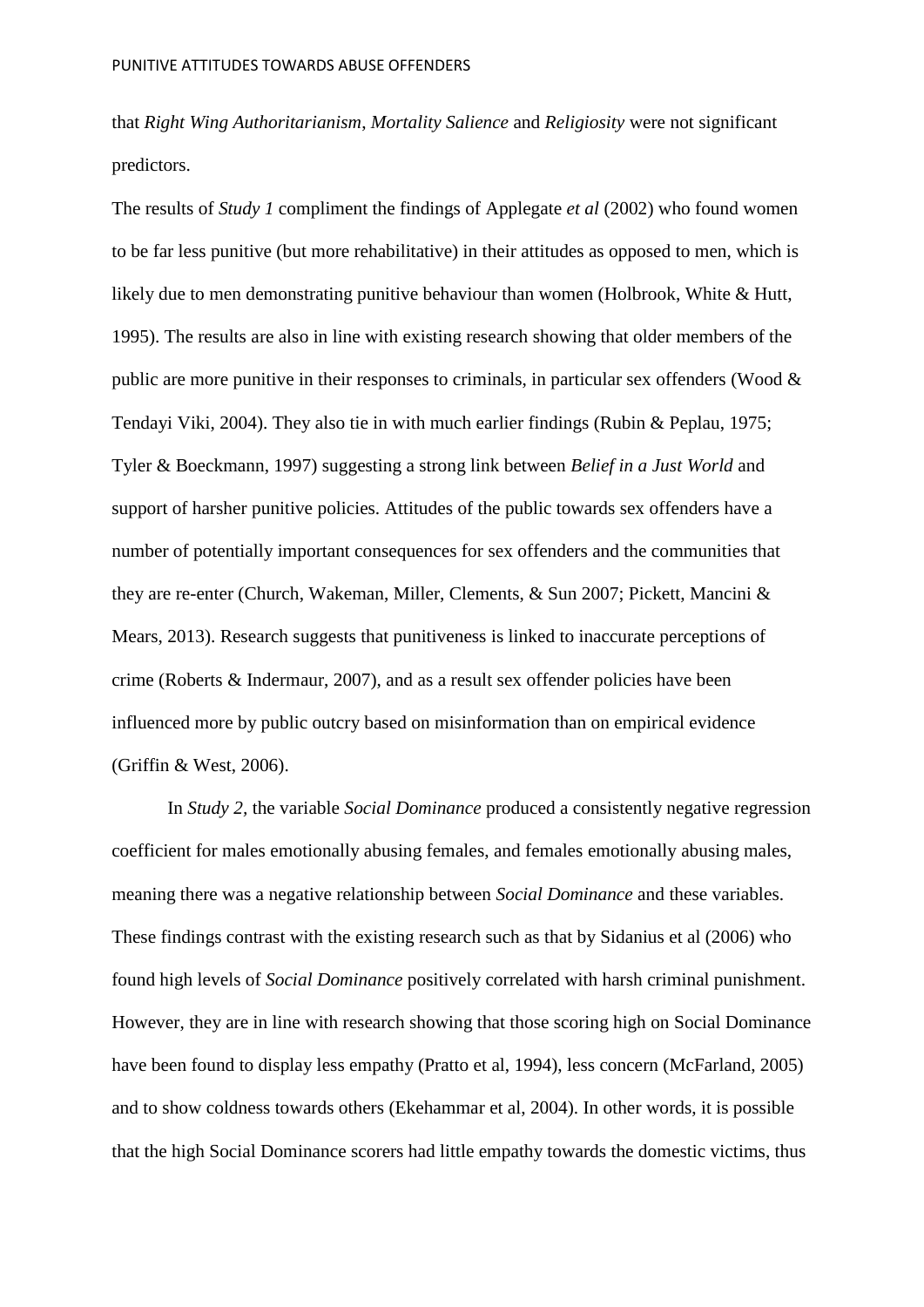#### PUNITIVE ATTITUDES TOWARDS ABUSE OFFENDERS

giving low support of harsher punishments. Gender also proved to be a significant predictor of harsher punishments in response to males physically abusing females, challenging feminist theories of domestic abuse. By being more punitive to other men physically abusing females, it is possible that male participants could demonstrate their chivalry and sensitivity. As stated by Nicholls (2005), men may not view a female violence towards them as an equally serious crime, which might clarify the lower preference of punishment for females physically abusing males.

Despite the relatively narrow range of examined factors, this exploratory research represents a tentative, qualified and small-scale, but original extension of relevant research in the field, inviting other more focused studies. Recent news articles stress the importance placed behind changes in public opinion (Hobley, 2012). It is important to understand the factors that have an effect on punitive attitudes to understand the increasingly relevant punitive phenomenon and the public satisfaction with the justice system (Roberts & Indermaur, 2007). However, research focused on individual factors related to punitive attitudes to specific sexual and domestic offences has, to date, been quite limited (Gelb, 2011). As there is a gap between the public and judges in terms of appropriate sentences, the laws put in place do not seem to reflect public views on crime (Mirrlees-Black, 2001; McNaughton et al., 2012). In support of this claim, others (Gelb, 2009; Hough & Roberts, 1999) found that when the public is more fully informed about sentences that are actually given for different offences, its members tend to be less punitive.

In recent years, the public has become more punitive in their attitudes and many countries across the world have put stricter laws in place as it has become harder for legislators to introduce any other approaches to offenders, other than the increasingly punitive responses (Gelb, 2007). The findings from this research indicate the need for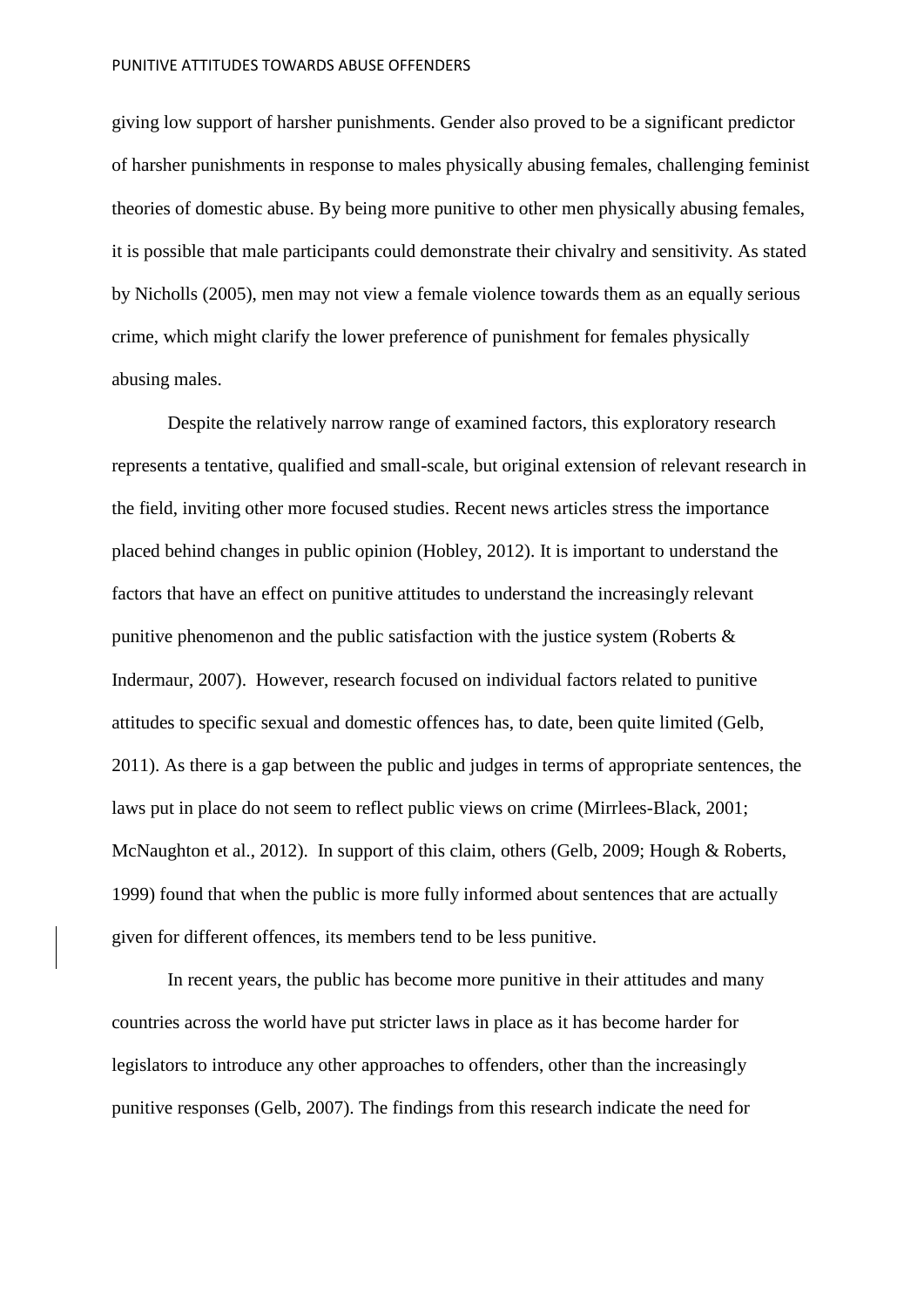#### PUNITIVE ATTITUDES TOWARDS ABUSE OFFENDERS

informing public on criminal justice processes and evidence-based treatment effectiveness, as well as ensuring that legislators are more aware of what factors shape public attitudes. As crime and treatment are both sensitive topics, we argue that it is the role of public leaders to inform the public about the utility of certain sanctions and the disutility of others. Due to public attitudes playing such an important part in the effectiveness of offender treatment (Shackley et al., 2014), there is a clear need for the exploration of other individual and socio-economic factors that might lie behind punitive attitudes to specific rather than general offences. Such further exploration might also address some of the limitations of this research, like the relatively narrow range of explored individual predictor factors and outcome variables, as well as the correlational rather than an experimental design that would link the punitive attitudes to actual behaviours.

# **Acknowledgement**

We thank Alex for the help with data collection.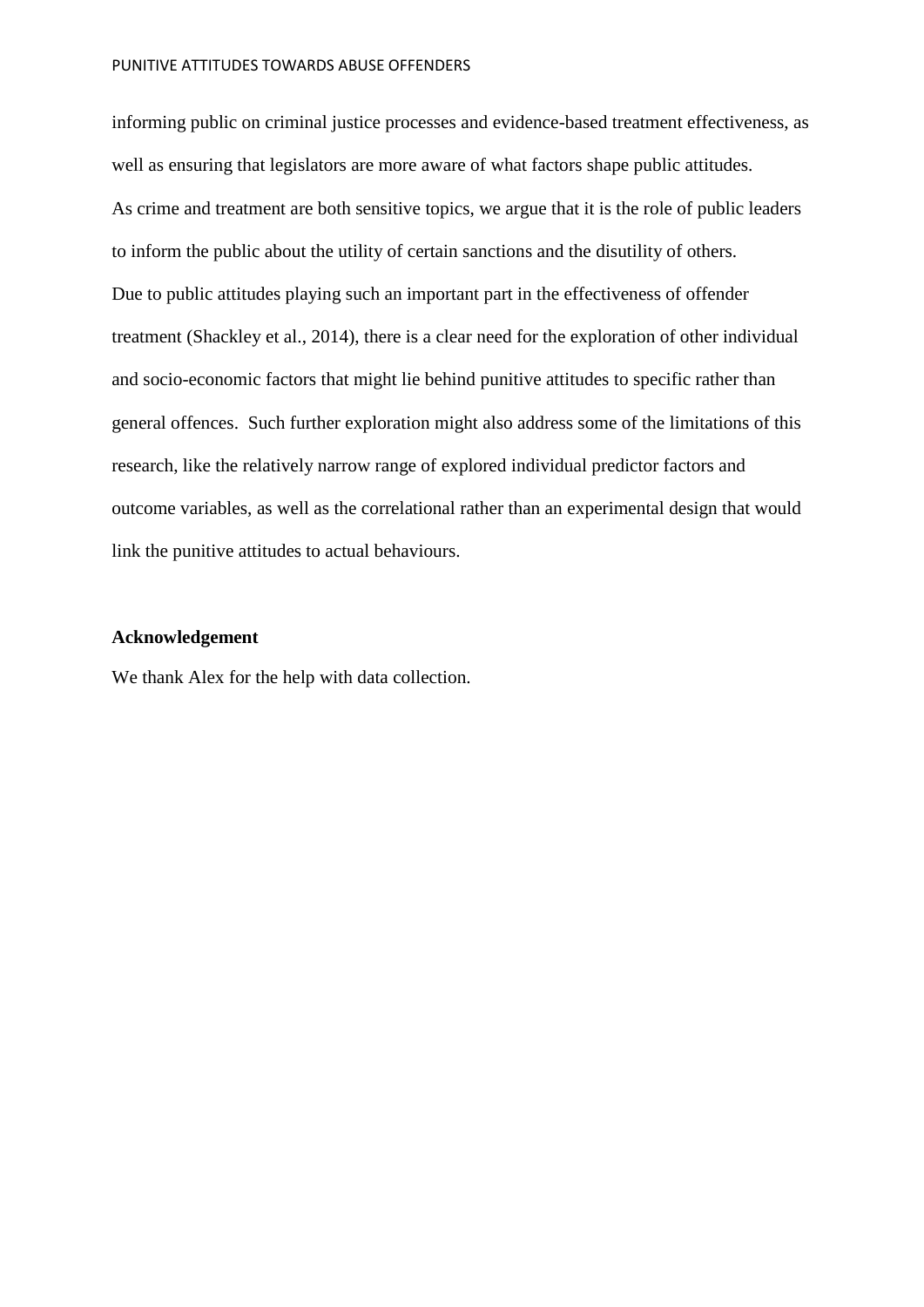#### **References**

- Allen, J., Komy, M.E., Lovbakke, J., & Roy, H. (2005). Policing and the criminal justice system – public confidence and perceptions: Findings from the 2003/04 British Crime Survey. *Home Office Online Report 31/05*. London: Home Office
- Altemeyer, B. (1998). The other "authoritarian personality." In M. P. Zanna (Ed.), *Advances in experimental social psychology.* Academic Press, 47–92
- Applegate, B. K., Cullen, F. T., & Fisher, B. S. (2002). Public views toward crime and correctional policies: Is there a gender gap? *Journal of Criminal Justice, 30*(2), 89- 100.
- Baumer, E. P., & Martin, K. H. (2013). Social organization, collective sentiment, and legal sanctions in murder cases. *American Journal of Sociology, 119*(1), 131 – 182.
- Benjamin, A. J. (2006). The relationship between right-wing authoritarianism and attitudes toward violence: Further validation of the Attitudes toward Violence Scale. *Social Behavior and Personality: an international journal*, *34*(8), 923-926.
- Brannon, Y. N., Levenson, J. S., Fortney, T., & Baker, J. N. (2007). Attitudes about community notification: A comparison of sexual offenders and the non-offending public. *Sexual Abuse: A Journal of Research and Treatment, 19*(4), 369–379.
- Brown, S. (1999). Public attitudes toward the treatment of sex offenders. *Legal and Criminological Psychology*, *4*(2), 239–252.
- Burke, B. L., Kosloff, S., & Landau, M. J. (2013). Death goes to the polls: A meta-analysis of mortality salience effects on political attitudes. *Political Psychology*, *34*(2), 183–200.
- Burn-Murdoch, J. (2013). 69,000 female, 9,000 male rape victims per year visualised: get the full data. *The Guardian*. Retrieved 15th March from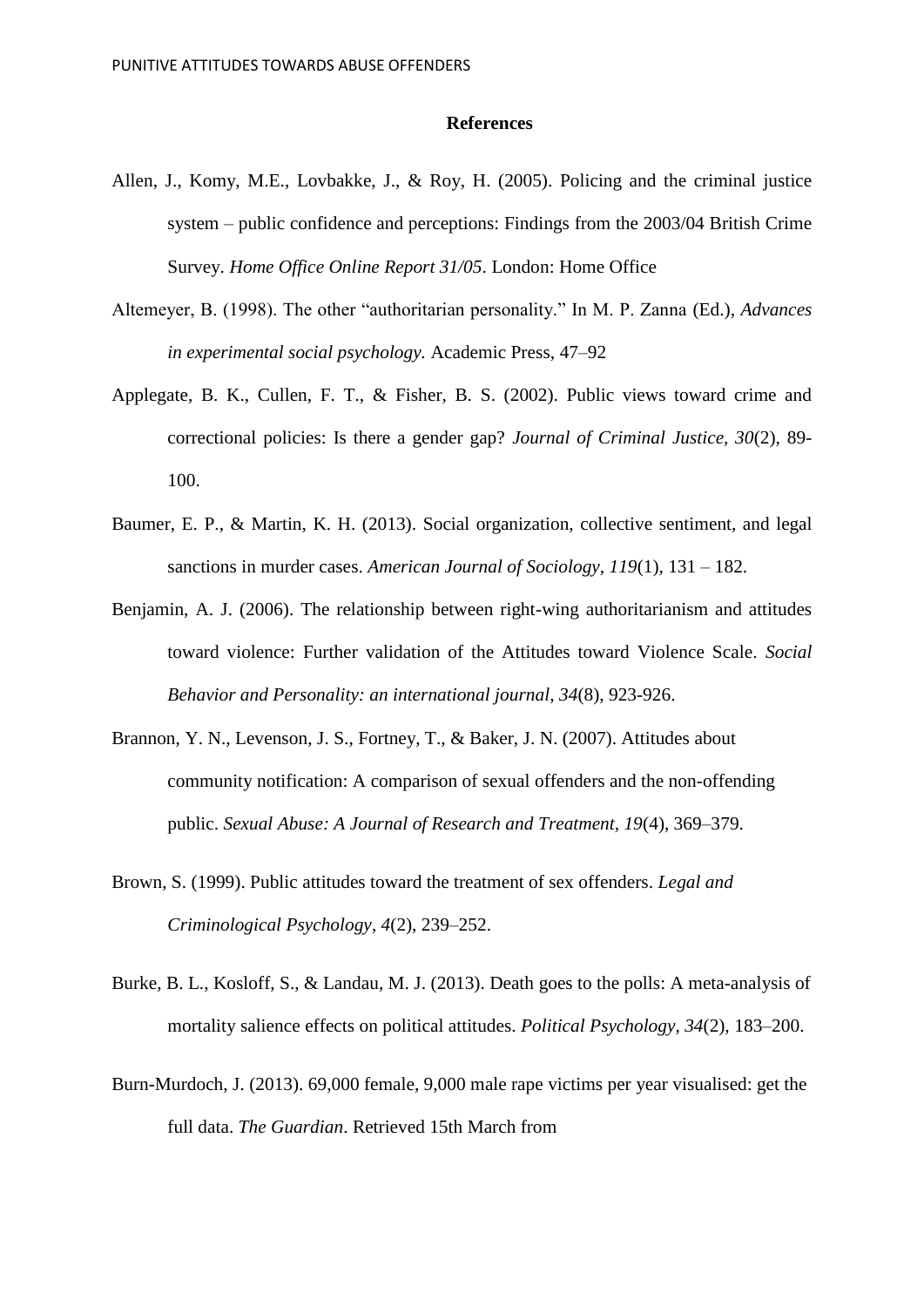[http://www.theguardian.com/news/datablog/2013/jan/11/male-female-rape-statistics](http://www.theguardian.com/news/datablog/2013/jan/11/male-female-rape-statistics-graphic)[graphic.](http://www.theguardian.com/news/datablog/2013/jan/11/male-female-rape-statistics-graphic)

- Chung, D., O'Leary, P., & Hand, T. (2006). *Sexual violence offenders: prevention and intervention approaches.* Melbourne: Australian Institute of Family Studies.
- Church, W. T., Wakeman, E. E., Miller, S. L., Clements, C. B., & Sun, F. (2007). The community attitudes toward sex offenders scale: The development of a psychometric assessment instrument. *Research on Social Work Practice*, *18*(3), 251–259.
- Cochran, J. K., Boots, D. P., & Heide, K. M. (2003). Attribution styles and attitudes toward capital punishment for juveniles, the mentally incompetent, and the mentally retarded. *Justice Quarterly*, *20*(1), 65–93.
- Dennison, S.M., Stough, C., & Birgden, A. (2001). The big 5 dimensional personality approach to understanding sex offenders. *Psychology, Crime & Law, 7*(1-4), 243-261.
- Edwards, W. (2001). Contextualizing sex offender management legislation and policy: Evaluating the problem of latent consequences in community notification laws. *International Journal of Offender Therapy and Comparative Criminology*, *45*(1), 83– 101.
- Ekehammar, B., Akrami, N., Gylje, M., & Zakrisson, I. (2004). What matters most to prejudice: Big five personality, social dominance orientation, or right‐ wing authoritarianism? *European Journal of Personality*, *18*(6), 463-482.
- Engel, S. (2014, December 15). 'He beat me to a pulp': B.C. faces 'epidemic' of domestic violence. *Global News*. Retrieved December 14<sup>th</sup> from: http://globalnews.ca/news/1728385/he-beat-me-to-a-pulp-b-c-faces-epidemic-ofdomestic-violence/.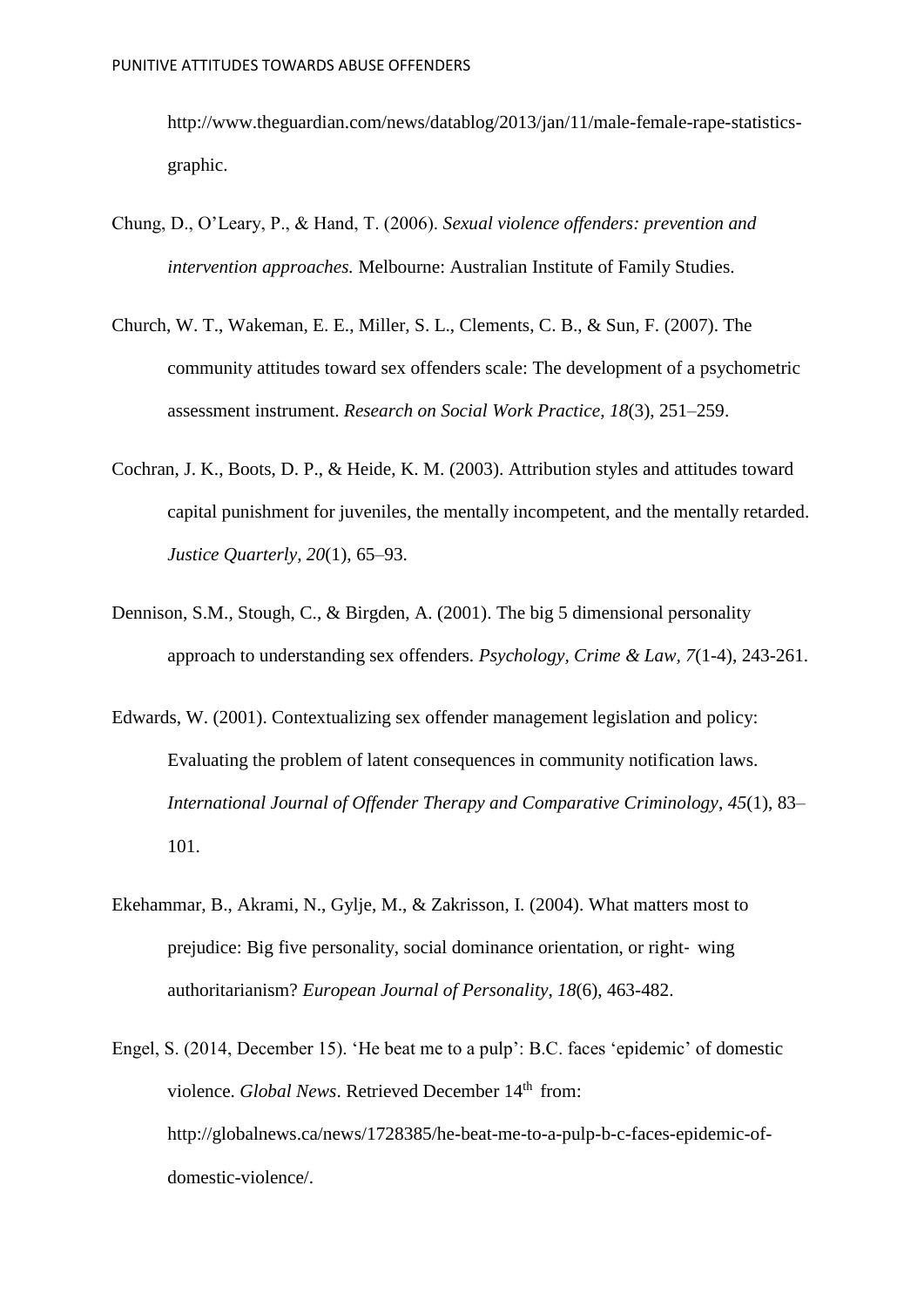Gault, B. A., & Sabini, J. (2000). The roles of empathy, anger, and gender in predicting attitudes toward punitive, reparative, and preventative public policies. *Cognition and Emotion*, *14*(4), 495-520.

Gelb, K. (2007). Recidivism of Sex Offenders Research Paper. Sentencing Advisory Council

- Gelb, K. (2009). Myths and Misconceptions: Public Opinion versus Public Judgment about Sentencing. *Federal Sentencing Reporter*, *21*(4), 288–290.
- Gerber, J., & Engelhardt-Greer, S. (1996). Just and Painful: Attitudes Toward Sentencing Criminals. *Americans View Crime and Justice: A National Public Opinion Survey*, 62–74.
- Gerber, M., & Jackson, J. (2013). Retribution as revenge and retribution as just deserts. *Social Justice Research*, *26*(1), 61-80.
- Grasmick, H. G., & McGill, A. L. (1994). Religion, Attribution Style And Punitiveness Toward Juvenile Offenders. *Criminology*, *32*(1), 23–46.
- Grasmick, H., Bursik, J. R., & Kimpel, M. L. (1991). Protestant fundamentalism and attitudes toward corporal punishment of children. *Violence and Victims, 6*(1), 283- 297.
- Grasmick, H. G., Morgan, C., & Kennedy, M. (1992). Support for corporal punishment in the school: A comparison of the effects of socio-economic status and religion. *Social Science Quarterly, 73*(1)*,* 177 – 187.
- Griffin, M., & West, D. (2006). The lowest of the low? Addressing the disparity between community view, public policy, and treatment effectiveness for sex offenders. *Law & Psychology Review*, *30*(1), 143 – 169.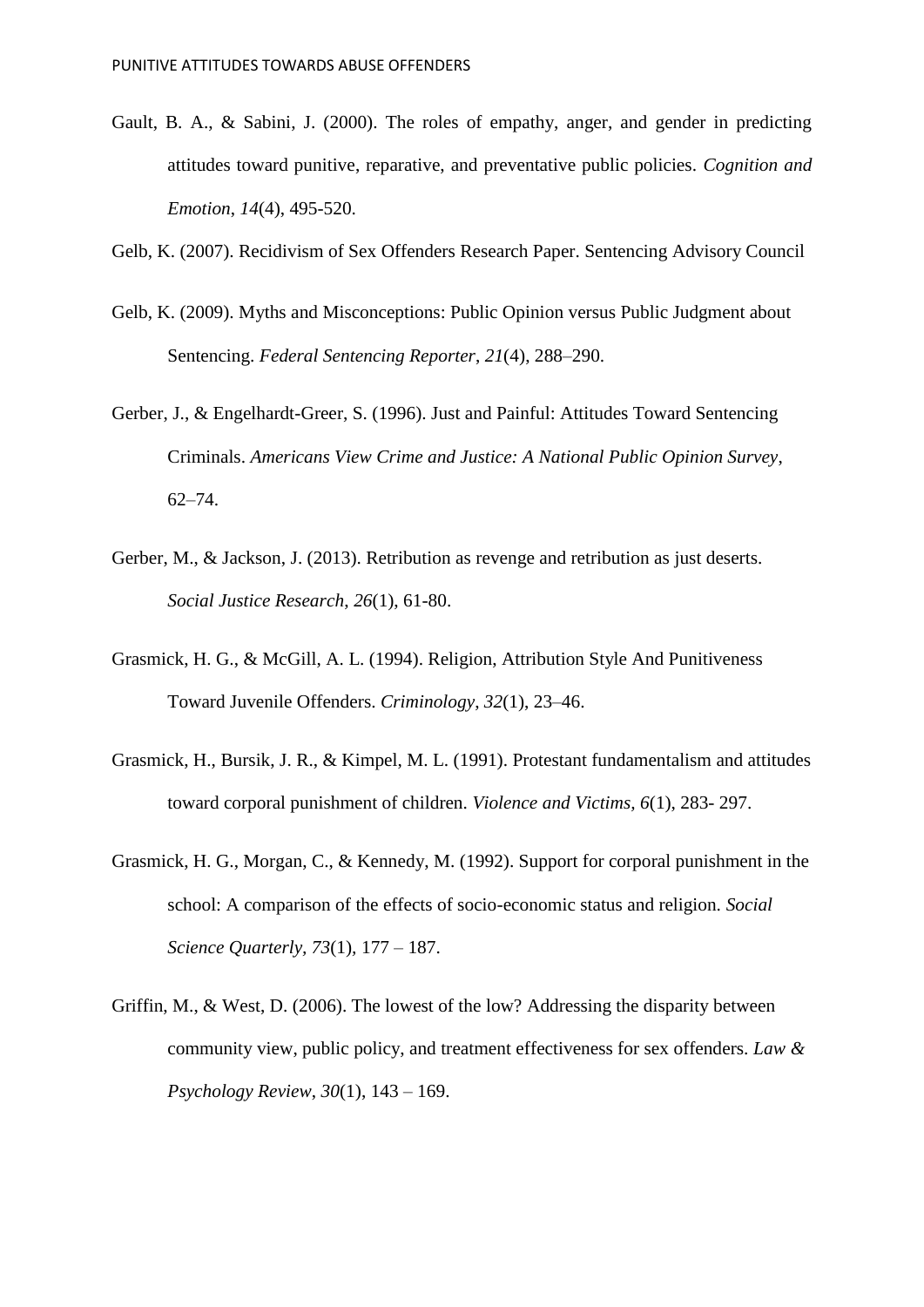- Harper, A., & Hogue, E. (2015). Measuring public perceptions of sex offenders: reimagining the Community Attitudes Toward Sex Offenders (CATSO) scale. *Psychology, Crime & Law, 21*(5), 452 - 470.
- Heath, K. C., Donnan, H., & Halpin, G. W. (1990). Attributions for blame and responsibility among female incest victims. *Social Behavior and Personality: An International Journal*, *18*(1), 157–167.
- Hobley, M. (2012). *Public opinion can play a positive role in policy making*. *The Guardian*. Retrieved 14<sup>th</sup> January from: from [http://www.theguardian.com/public-leaders](http://www.theguardian.com/public-leaders-network/2012/sep/03/public-opinion-influence-policy)[network/2012/sep/03/public-opinion-influence-policy.](http://www.theguardian.com/public-leaders-network/2012/sep/03/public-opinion-influence-policy)
- Holcomb, J., Holcomb, L., Sondag, K., & Williams, N. (1991). Attitudes about date rape: Gender differences among college students. *College Student Journal*, *25*(1), 434-439.
- Hough, M., & Kirby, A. (2013). The role of public opinion in formulating sentencing guidelines. *Exploring the English Model*, *20*(4), 140–156.
- Indermaur, D., & Roberts, L. (2005). Perceptions of crime and justice. *Australian social attitudes: The first report*, 141-160.
- Jackson, T. L., & Sandberg, G. (1985). Attribution of incest blame among rural attorneys and Judges. *Women & Therapy*, *4*(3), 39–56.
- Koski, C., & Clinkinbeard, S. (2008). Deadly impact: The effects of mortality salience on Arab-American hate crimes. Paper presented at the 2008 American Society of Criminology Annual Meeting, St. Louis, MO.
- Kury, H., & Ferdinand, T. (1999). Public opinion and punitivity. *International Journal of Law and Psychiatry*, 22 (3–4), 373–392.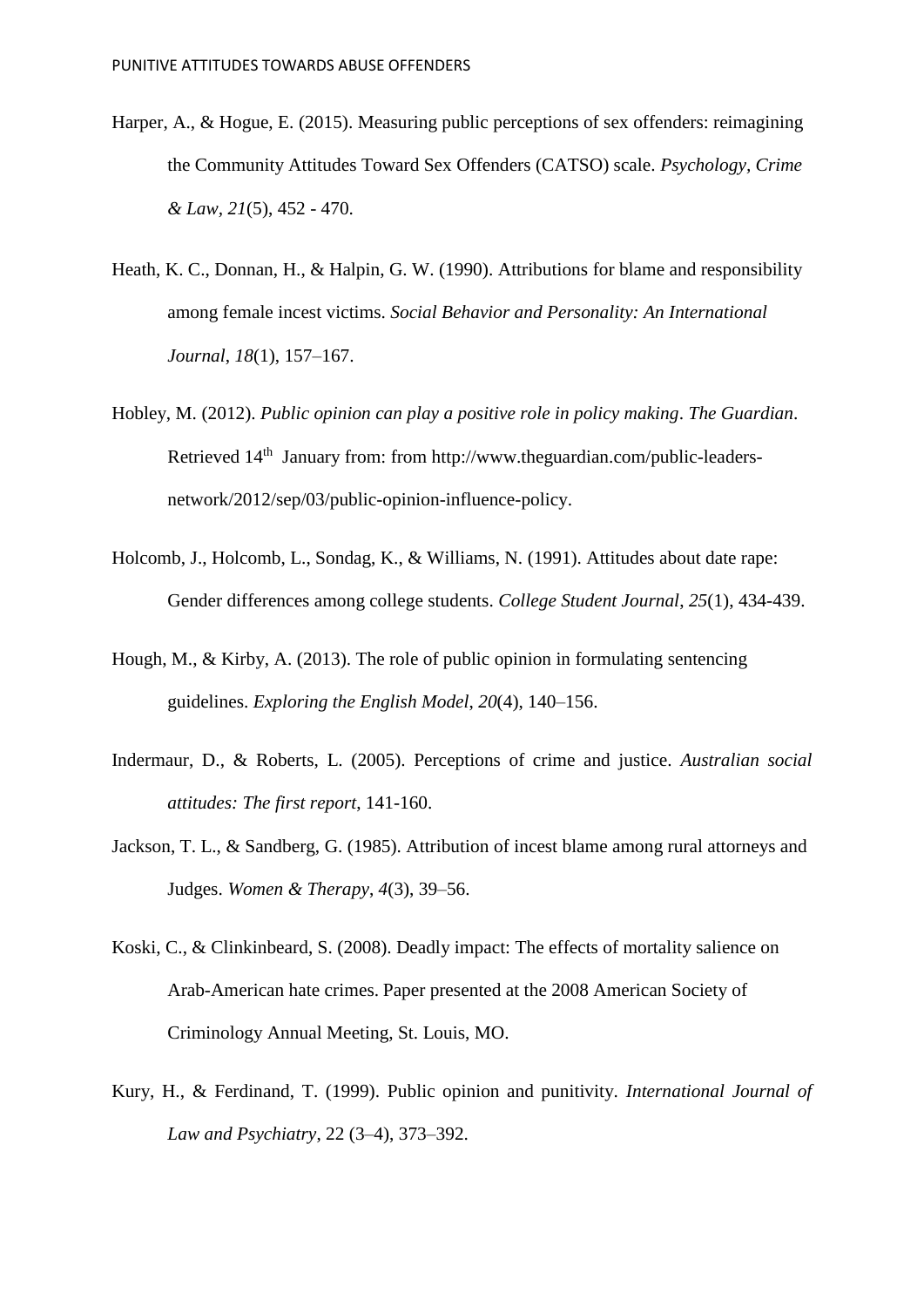Leftly, M. (2014). Britain's prison overcrowding crisis surges 'close to the brink'. *The Independent, 16<sup>th</sup> March.* Retreieved Decemmber 10<sup>th</sup> from: [http://www.independent.co.uk/news/uk/crime/britains-prison-overcrowding-crisis](http://www.independent.co.uk/news/uk/crime/britains-prison-overcrowding-crisis-surges-close-to-the-brink-9194843.html)[surges-close-to-the-brink-9194843.html.](http://www.independent.co.uk/news/uk/crime/britains-prison-overcrowding-crisis-surges-close-to-the-brink-9194843.html)

- Lieberman, J., Arndt, J., Personius, J., & Cook, A. (2001). Vicarious annihilation: the effect of mortality salience on perceptions of hate crimes. *Law and Human Behavior*, *25*(6), 547-566.
- Liu, S. (2014). University students' knowledge of and attitudes toward sex offenders and treatment of sex offenders in New Zealand and China. Unpublished Masters Thesis, *The University of Waikato,* New Zealand.
- Malinen, S., Willis, G.M., & Johnston, L. (2014). Might informative media reporting of sexual offending influence community members' attitudes towards sex offenders? *Psychology, Crime & Law, 20*(6), 535-552.
- Mancini, C., & Mears, D. P. (2010). To execute or not to execute? Examining public support for capital punishment of sex offenders. *Journal of Criminal Justice*, *38*(5), 959–968.

Matthews R (2005), The myth of punitiveness. *Theoretical Criminology, 9*(2), 175–201.

- McFarland, S.G. (2005). On the eve of war: authoritarianism, social dominance, and American students' attitudes toward attacking Iraq. *Personality and Social Psychology Bulletin, 31*(3), 360-367.
- McKee, I. R., & Feather, N. T. (2008). Revenge, retribution, and values: social attitudes and punitive sentencing. *Social Justice Research*, *21*(2), 138–163.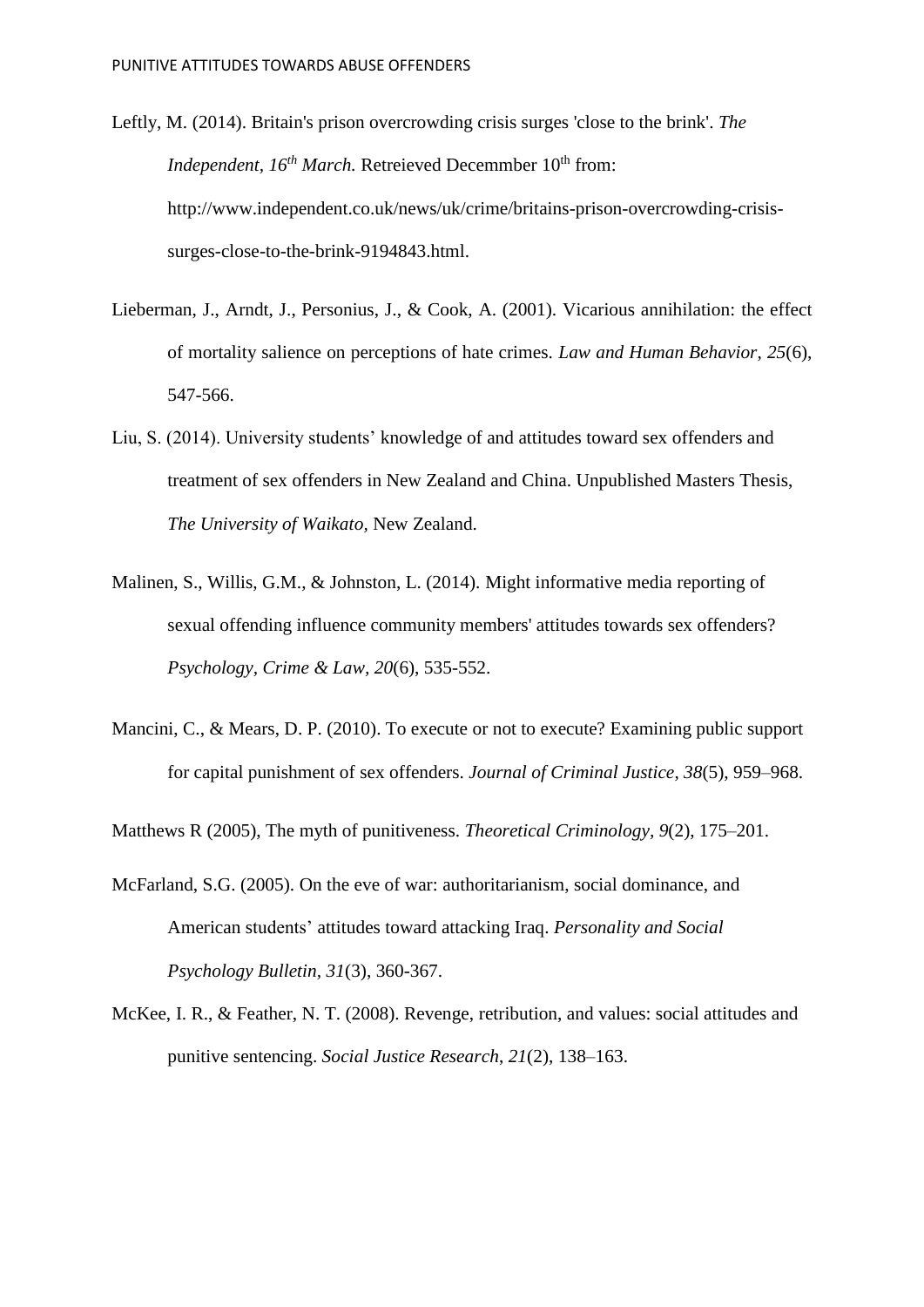- McMurran, M., & Gilchrist, E. (2008). [Anger control and alcohol use: Appropriate](http://www.tandfonline.com/doi/full/10.1080/10683160701483435#abstract)  [interventions for perpetrators of](http://www.tandfonline.com/doi/full/10.1080/10683160701483435#abstract) domestic violence. *Psychology, Crime & Law, 14*(2), 107-116.
- McNaughton Nicholls, C., Mitchell, M., & Simpson, I. (2012). Attitudes to sentencing sexual offences. *Centre for Gender and Violence Research*. Retrieved 27th December from: http://www.natcen.ac.uk/media/24273/attitudes-sentencing-sexual-offences.pdf.
- Mirrlees-Black, C. (2001). Confidence in the Criminal Justice System: Findings from the 2000 British Crime Survey. *Home Office Research Findings*, *137*.
- Part, D. (2006). A flexible response to domestic abuse: Findings from an evaluation. *Practice, 18*(1), 47-58.
- Pavlou, M., & Knowles, A. (2001). Domestic violence: Attributions, recommended punishments and reporting behaviour related to provocation by the victim. *Psychiatry, Psychology & Law, 8,* 76 – 85.
- Payne, B. K., Gainey, R. R., Triplett, R. A., & Danner, M. J. (2004), What drives punitive beliefs? Demographic characteristics and justifications for sentencing. *Journal of Criminal Justice*, *32*(3), 195-206.
- Peakman, J. (2013). *The pleasure's all mine: a history of perverse sex*. London: Reaktion Books.
- Pickett, J. T., Mancini, C., & Mears, D. P. (2013). Vulnerable victims, monstrous offenders, and unmanageable risk: explaining public opinion on the social control of sex crimes. *Criminology*, *51*(3), 729–759.

Pratt, J. (2006). *Penal Populism: Key Ideas in Criminology*. London: Taylor & Francis.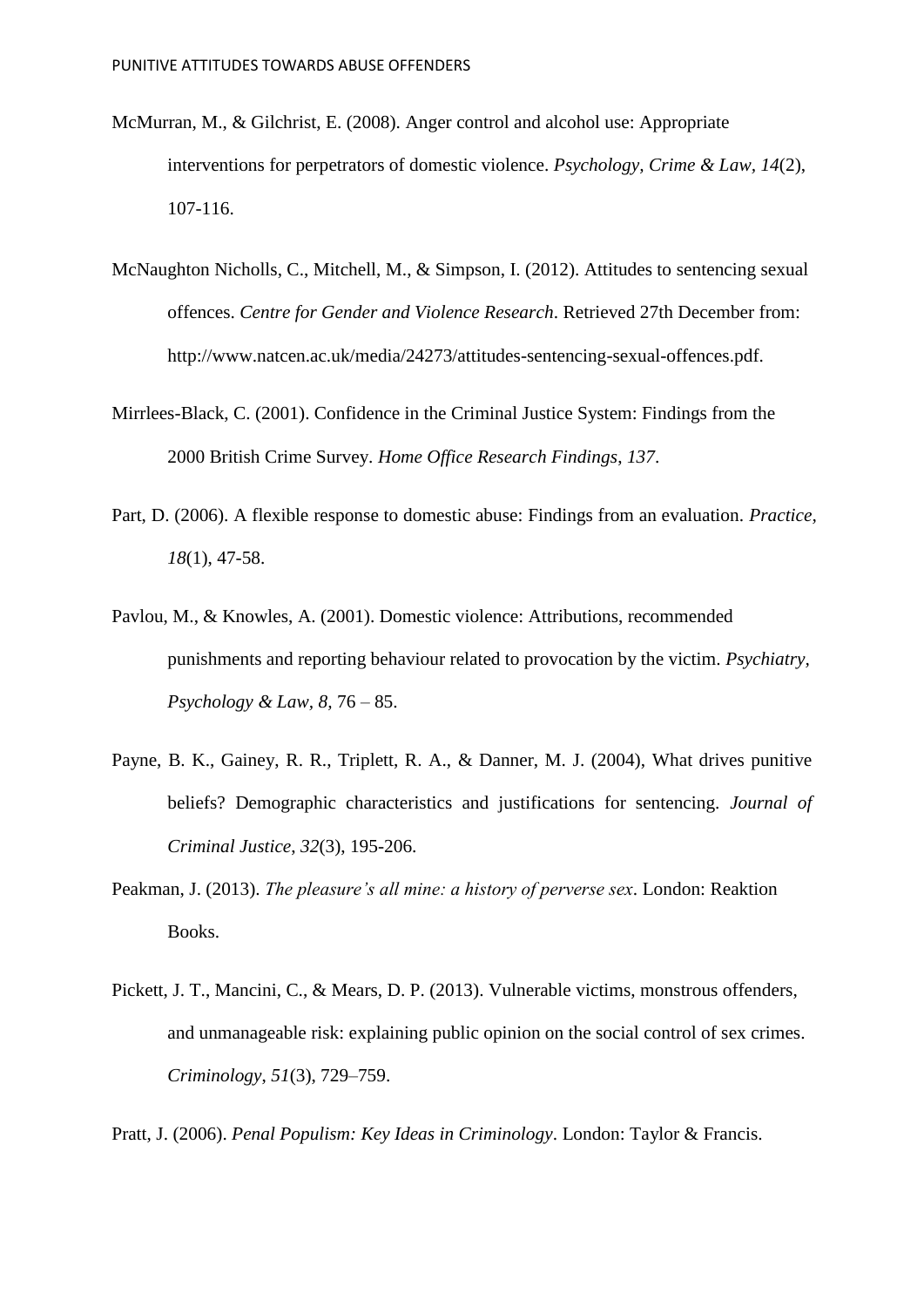- Pratto, F., Sidanius, J., Stallworth, L. M., & Malle, B. F. (1994). Social dominance orientation: A personality variable predicting social and political attitudes. *Journal of personality and social psychology*, *67*(4), 741-763.
- Reddy, P., Knowles, A., Mulvany, J., McMahon, M., & Freckelton, I. (1997). Attributions about domestic violence: A study of community attitudes. *Psychiatry, psychology and law*, *4*(2), 125-145.
- Roberts, L., & Indermaur, D. (2007), 'Predicting Punitive Attitudes in Australia', *Psychiatry, Psychology and Law*, *14*(1), 56-65.
- Rubin, Z., & Peplau, L.A (1975) Who Believes in a Just World? *Journal of Social Issues*, *31*(3), 65-89.
- Shackley, M., Weiner, C., Day, A., & Willis, G.M. (2014). Assessment of public attitudes towards sex offenders in an Australian population. *Psychology, Crime & Law, 20*(6), 553-572.
- Sidanius,, J., & Pratto, F.(1999). *Social Dominance: An Intergroup Theory of Social Hierarchy and Oppression.* Cambridge University Press.
- Smith, M.E. (2011). A qualitative review of perception of change for male perpetrators of domestic abuse following abuser schema therapy (AST). *Counselling and Psychotherapy Research, 11*(2), 156-164.
- Tyler, T. R., & Boeckmann, R. J. (1997). Three strikes and you are out, but why? The psychology of public support for punishing rule breakers. *Law & Society Review*,  $31(2)$ ,  $237 - 265$ .